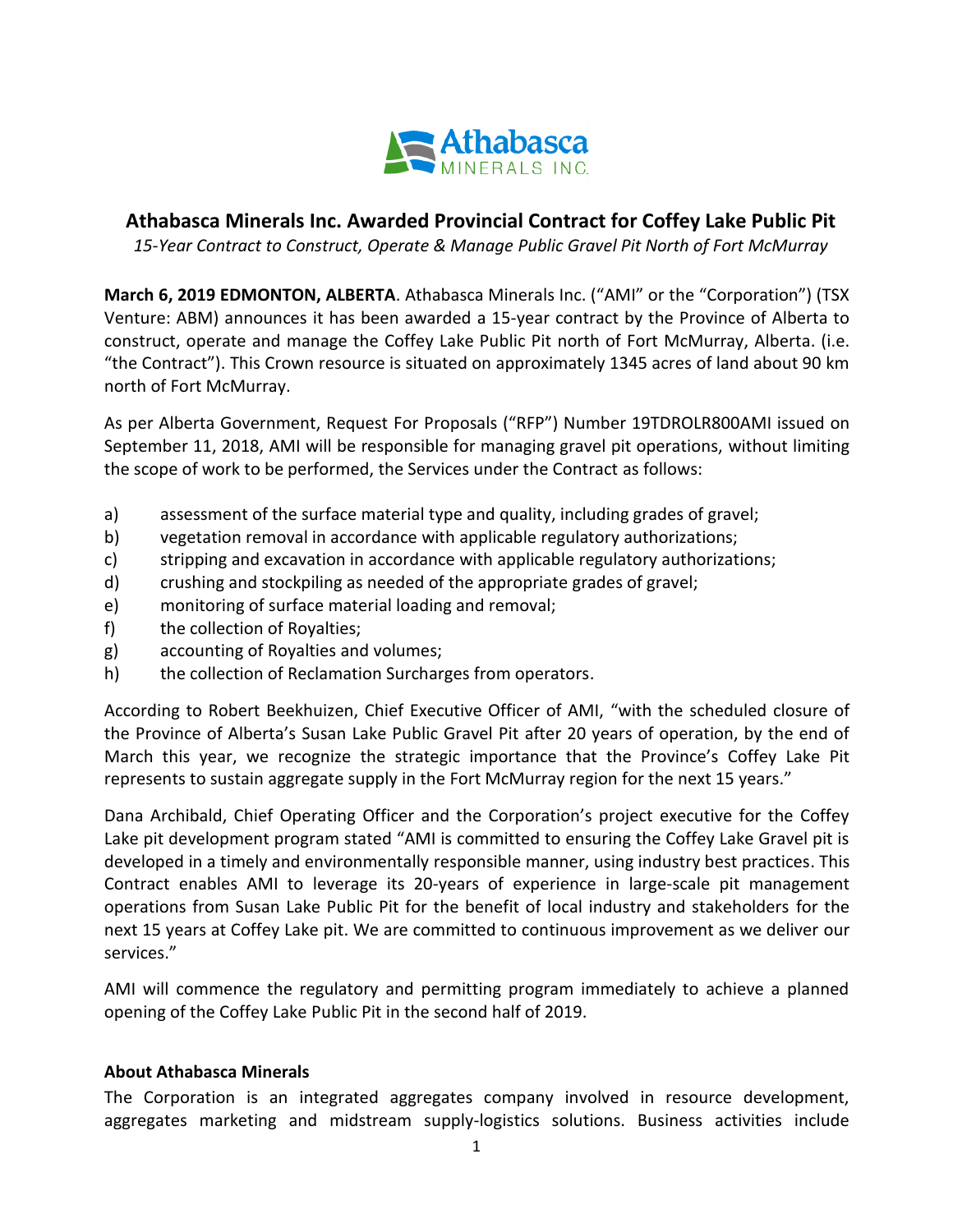aggregate production, pit management services, sales from corporate-owned and third-party pits, acquisitions of sand and gravel operations, and new venture development. Athabasca Minerals is also the parent company of Aggregates Marketing Inc. – a midstream business providing integrated supply and transportation solutions for industrial and construction markets; AMI Silica Inc – positioned to become an in-basin supplier of premium domestic frac sand for Alberta and NE British Columbia; and joint venture owner of the Montney In-Basin Frac Sand Project and Duvernay Frac Sand Project. The Corporation also has industrial mineral land exploration licenses that are strategically positioned for future development in industrial regions of high potential demand.

**For further Information on Athabasca, please contact:**

Dean Stuart T: 403-617-7609 E: [dean@boardmarker.net](mailto:dean@boardmarker.net)

Robert Beekhuizen T: 780-465-5696

*Neither the TSX Venture Exchange nor its Regulation Services Provider (as that term is defined in the policies of the TSX Venture Exchange) accepts responsibility for the adequacy or accuracy of this release.*

*This news release contains certain forward-looking statements and forward-looking information (collectively referred to in this news release as "forward-looking information") within the meaning of applicable Canadian securities laws. All statements other than statements of present or historical fact is forward-looking information. In particular, but without limiting the foregoing, this news release contains forward-looking information pertaining to the following: Athabasca Minerals Inc. ("AMI"), and the Coffey Lake Public Pit.* 

*In addition to the assumptions contained within the body of this news release, the forward-looking information in this news release is based on certain key expectations and assumptions of AMI including: growth for aggregate markets, ability to successfully integrate initiatives with material contracts, and no material adverse changes to the business of AMI. Although management of AMI consider these assumptions to be reasonable based on information currently available to them, these assumptions may prove to be incorrect.*

*Forward looking information is subject to known and unknown risks, uncertainties and other factors that may cause the actual results, level of activity, performance or achievements of AMI to be materially different from those expressed or implied by such forward-looking information. Such risks and other factors may include, but are not limited to: general business, economic, competitive, political and social uncertainties; general capital market conditions and market prices for securities; commodity pricing risk including pricing for aggregates; resources may not have the quality of quantity that management anticipates; changes in reclamation obligations estimates; delay or failure to receive board or regulatory approvals; the actual results of future development or operations; competition; changes in project parameters as plans continue to be refined; accidents and other risks inherent in the aggregates and construction industries; lack of insurance; changes in legislation, including environmental legislation, affecting AMI; and the lack of qualified, skilled labour or loss of key individuals. A description of*